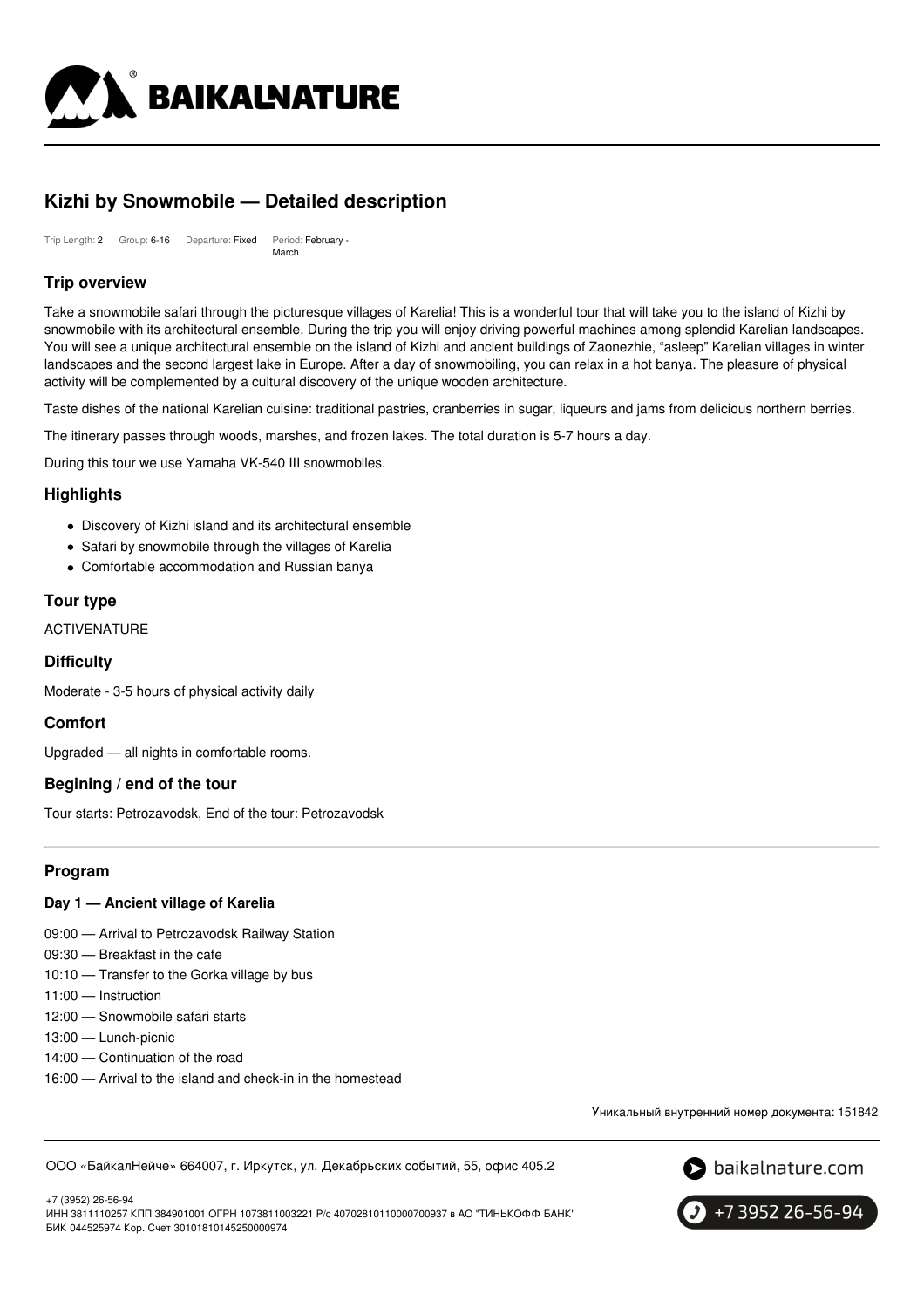

18:00 — Dinner

### 19:00 — Russian banya

#### Overnight in the homestead

Hotels: Accommodation in the guest house "Kijskaya blagodat" in Karelia, Twin room Comfort: Comfortable accommodation, WC and bath / shower in room

#### **Day 2 — Open-air museum of Kizhi**

- 09:00 Breakfast in the resort
- 10:00 Excursion in Kizhi museum
- 13:00 Outdoor lunch
- 14:00 Visit of the village Yuzhny Dvor
- 15:00 Continuation of the way by snowmobile
- 17:00 Transfer to Petrozavodsk
- 18:30 Dinner in the cafe
- 19:30 Transfer to the railway station. End of the programme.

### **Departures**

| <b>Start</b> | End        | Basic price per person |
|--------------|------------|------------------------|
| 05.02.2022   | 06.02.2022 | 56000.00 RUB           |
| 10.02.2022   | 11.02.2022 | 56000.00 RUB           |
| 12.02.2022   | 13.02.2022 | 56000.00 RUB           |
| 16.02.2022   | 17.02.2022 | 56000.00 RUB           |
| 24.02.2022   | 25.02.2022 | 56000.00 RUB           |
| 26.02.2022   | 27.02.2022 | 56000.00 RUB           |
| 04.03.2022   | 05.03.2022 | 56000.00 RUB           |
| 10.03.2022   | 11.03.2022 | 56000.00 RUB           |
| 12.03.2022   | 13.03.2022 | 56000.00 RUB           |
|              |            |                        |

### **Note**

The price is indicated for two persons per snowmobile. Single supplement - 2 500 roubles. Supplement for 1 person on snowmobile -35 000 roubles. The snowmobile driving is allowed for tourists above 18 years old. According to the weather conditions the itinerary can be changed on the similar one (in km). If you want to extend your journey in Karelia, please, let us know of your suggestions. According to your request, we will be glad to book your train tickets.

### **What's included**

Уникальный внутренний номер документа: 151842

ООО «БайкалНейче» 664007, г. Иркутск, ул. Декабрьских событий, 55, офис 405.2



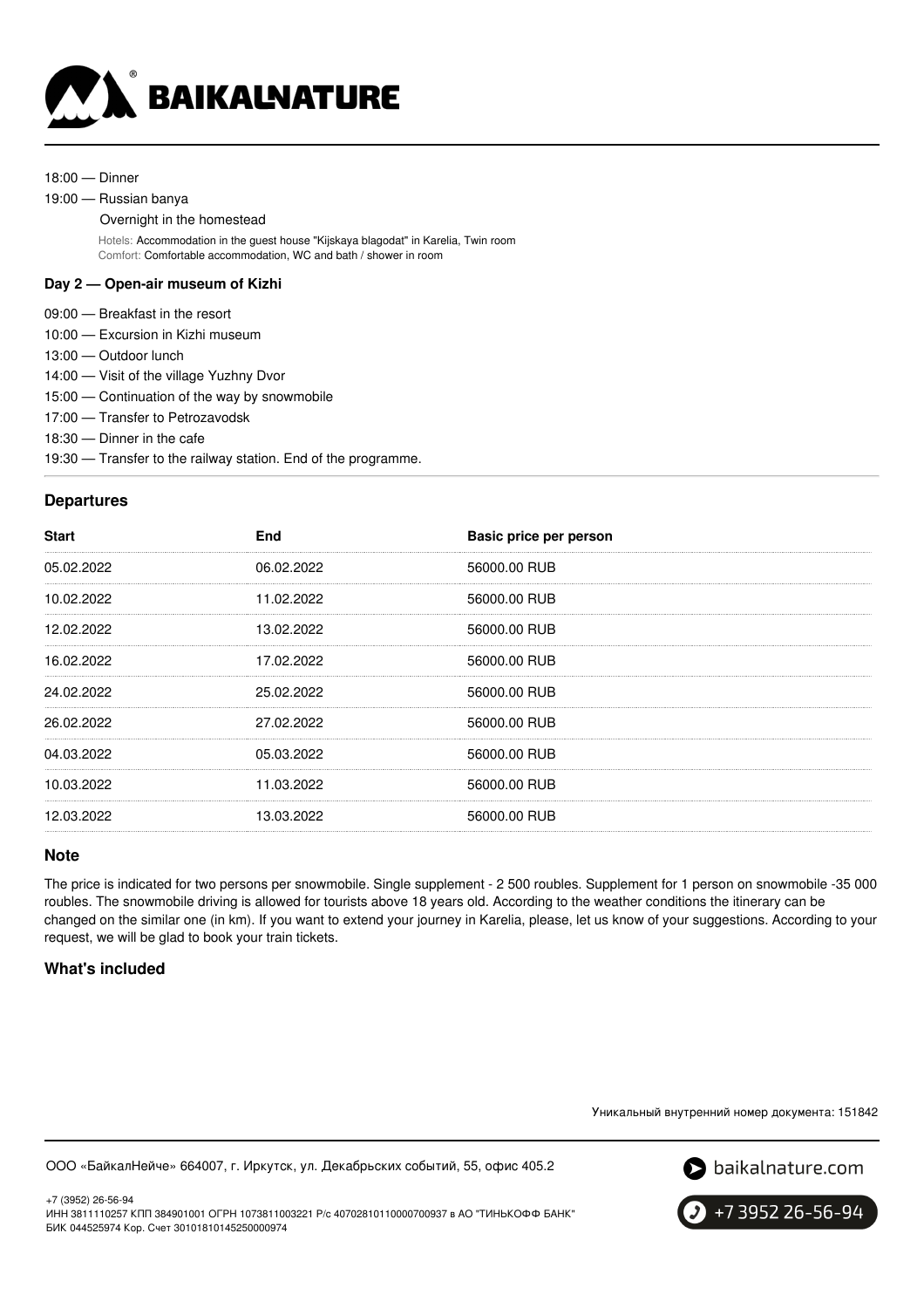

#### **Price includes**

- English-speaking guide
- Accommodation as per itinerary
- Transport as per itinerary
- Excursions and visits as per itinerary
- Banya
- Letter of invitation
- Snowmobile and equipment rental
- Meals according to the program
- Transfer from airport / railway station on first day
- Transfer to airport / railway station on last day

### **Checklist & Equipment**

You will need in Russia in winter:

- to protect yourself from the cold weather;
- to protect yourself from the wind;
- to protect your feet from moisture;
- to protect yourself from the sun's reflection from ice and snow.

Allow the system of "three layers":

- The first layer, called "second skin", determines the performance of the other two layers. It will transport sweat to the next layer and dry quickly to avoid cooling after exercise. Therefore forget the cotton retains moisture in the skin and choose underwear in synthetic fabrics.
- The second layer must keep the heat of the body as long as possible. Warm synthetic or mixed (wool or fleece turtleneck sweater) fabrics, that dry quickly, are preferable.
- The third layer should protect you against wind and moisture. Choose a jacket, long enough, 100% waterproof, preferably with hood.

We recommend you to pack all your stuff in two bags: a small backpack and a large travelling bag.

SMALL BACKPACK: will be useful for carrying your personal belongings during the day (camera, film, personal medication, bottled water, etc.) You will also use it as hand luggage during air travel for all your heavy (to lighten the travel bag in the luggage compartment), fragile (camera, etc.) and necessary (toilet bag, etc.) things.

BIG TRAVEL BAG or BIG BACKPACK: must contain the rest of your stuff. It will be in the luggage compartment during the flight. It will be transported by vehicles.

### **Recommended checklist**

Sunglasses Thermal underwear POLARTEC or similar pullover Windproof waterproof pants and jacket (GORE-TEX, EVENT, SIMPA-TEX) Trekking socks Trekking pants Long sleeve shirts or sweatshirts T-shirts **Socks** Flip-flops for banya Down jacket Fleece jacket or warm sweater

Уникальный внутренний номер документа: 151842

ООО «БайкалНейче» 664007, г. Иркутск, ул. Декабрьских событий, 55, офис 405.2



+7 (3952) 26-56-94 ИНН 3811110257 КПП 384901001 ОГРН 1073811003221 Р/с 40702810110000700937 в АО "ТИНЬКОФФ БАНК" БИК 044525974 Кор. Счет 30101810145250000974



### **Price does not include**

- Personal expenses and tips
- Visa fees and travel insurance
- Optional activities
- Railway tickets
- Medical insurance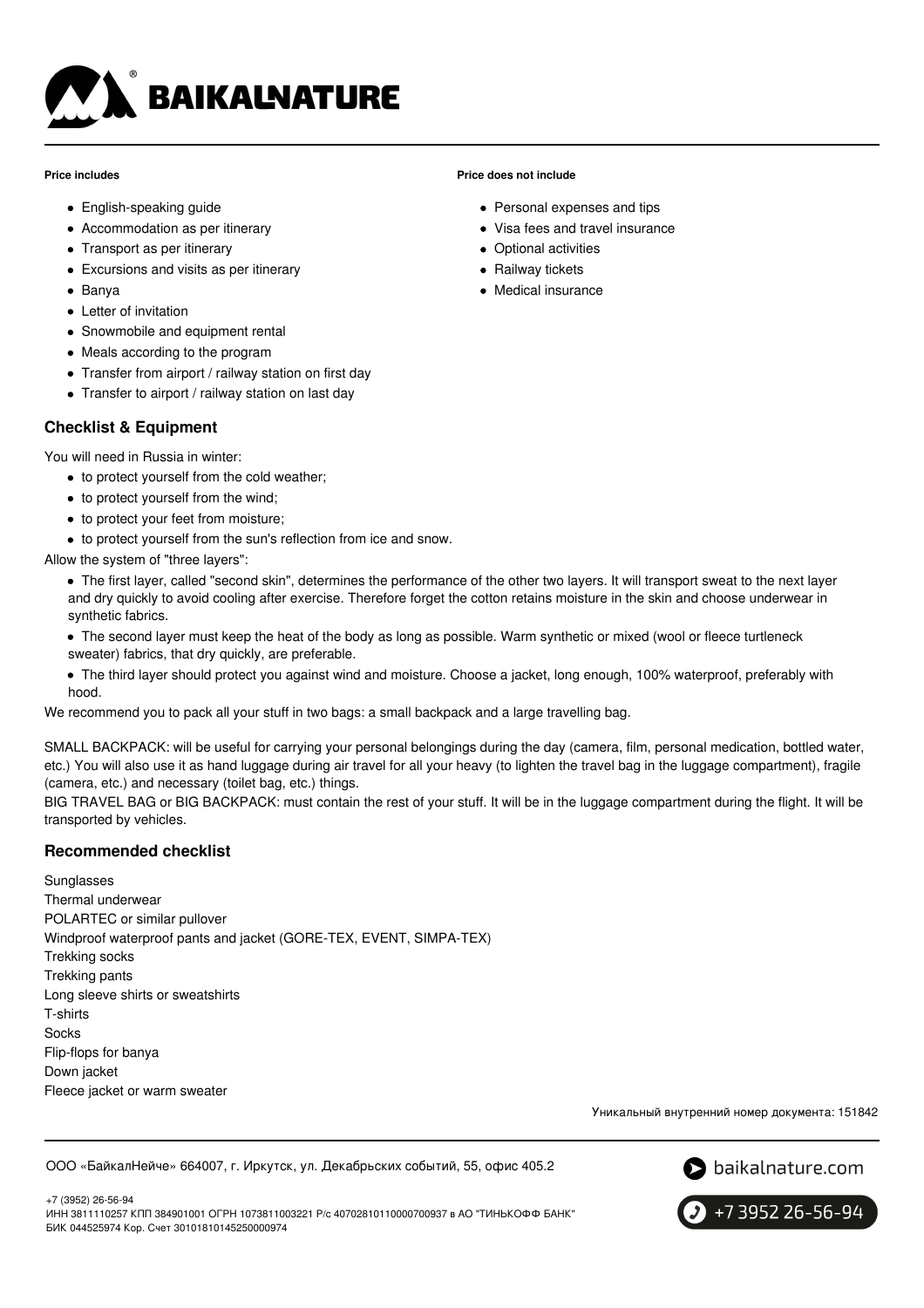

Mountain boots for walking on ice and snow Thick socks Wool gloves and winter cap Warm gloves or mittens Lipstick Bath towel **Swimsuit** Tour vouchers and programme

### **Meals**

In the canteen at the inns, fresh local products. If you are a vegetarian or have any particular preferences, please let us know, so we could adapt the menu.

### **Visa**

You need a tourist visa to travel to Russia. It can be issued for a maximum period of 30 days. Your passport has to be valid for at least six months after the expiry date of your visa and to have at least two blank pages.

BaikalNature offers visa support and has created "BaikalNature letter of invitation" package. If you buy a BaikalNature tour, this package is absolutely free; when you buy any other BaikalNature service, you will have to pay for this package. For more information please conact your nearest Russian Embassy or Visa Application Center.

### **Money**

The Russian currency is ruble. In all cities and many large villages of Russia, you can easily withdraw rubles, using a Visa or MasterCard, from ATMs, located in banks, department stores or hotel lobbies, some of them are open 24 hours a day. If you have euros or dollars with you, exchange offices will allow you to change them easily in the cities, seldom in the countryside. However, it can be difficult to exchange traveler's checks, even in cities.

### **Tipping**

All persons who compose the BaikalNature travel team (guides, drivers, cooks, etc.) are paid a decent wage for their services and do not expect any tips from you. So you have no obligation to leave anything. If you really want to express your satisfaction by leaving a gratuity, and if it is in foreign currency, be aware that torn or glued coins and banknotes cannot be exchanged. Anyway, thank you for your tips, left at your discretion in envelopes.

### **Health**

You need to get a health examination before a great trip. Consult your doctor. Get a dental checkup. If you have health problems that could worsen during the trip, make sure you have taken all your medications with you.

- Provide a first aid kit that includes among other items:
	- aspirin or paracetamol,
	- anti-diarrheal pills,
	- antiseptic,
	- adhesive plaster,
	- sterile pads.

If you have individual diseases, make sure you have taken your medications.

# **Medical Form**

You should be physically fit enough for this tour.

# **Emergency Contact**

Уникальный внутренний номер документа: 151842

ООО «БайкалНейче» 664007, г. Иркутск, ул. Декабрьских событий, 55, офис 405.2